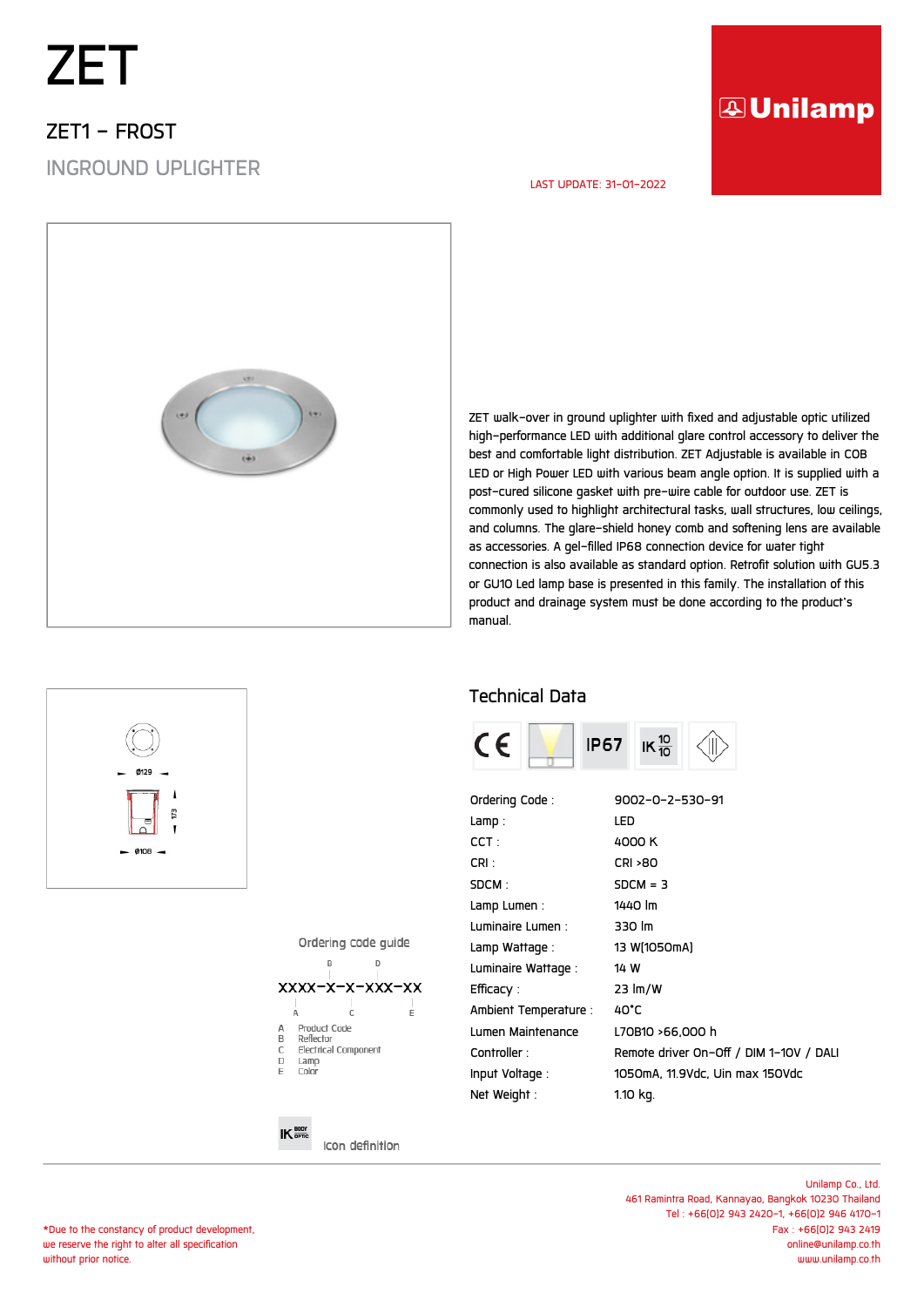# *ZET*

*ZET1 - FROST INGROUND UPLIGHTER*

## **AUnilamp**

 *LAST UPDATE: 31-01-2022* 

#### *Specification*

| <b>IEC Standard</b>     | IEC 60598-1 General Requirement                                                                                                                                                                                                      |
|-------------------------|--------------------------------------------------------------------------------------------------------------------------------------------------------------------------------------------------------------------------------------|
|                         | IEC 60598-2-13 Ground Recessed Luminaires                                                                                                                                                                                            |
| Protection              | IP67 Class III                                                                                                                                                                                                                       |
| <b>IK Rating</b>        | Protection against mechanical impact IK10 on body and optical part.                                                                                                                                                                  |
| Luminaires Body Housing | High-pressure Die Cast Aluminium alloy body and components.                                                                                                                                                                          |
|                         | Front cover in 316 stainless steel brush finished.                                                                                                                                                                                   |
|                         | Recessed housing made of GFR polymer.                                                                                                                                                                                                |
|                         | Small vehicles can drive over the luminaire at low speed (maximum 20kgm/hour). Withstand maximum load 1,000 kgs.                                                                                                                     |
| <b>Coating Process</b>  | Nano Ceramic surface conversion, resistant to corrosive environment. Luminiare primarily coated with epoxy resin and top coated<br>with UV stabilized polyester powder and cured in digital temperature controlled chamber at 200°C. |
| Diffuser                | Impact resistant safety tempered glass cover. Able to withstand the temperature up to 250°C. Glass flushes to the front cover, no<br>accumulation of dust and water.                                                                 |
| Gasket                  | Weather resistant silicone gasket. Working temperature -40°C to +200°C.                                                                                                                                                              |
| <b>External Screws</b>  | Marine grade 316 stainless steel screw.                                                                                                                                                                                              |
| Cable Entry             | Cable entry protected by M16 cable gland. To be used with HO5RN-F/HO7RN-F cable with 5-10mm. diameter.                                                                                                                               |
| Led                     | High efficiency LED module utilized chips from world renowned manufacturer. Assembled on MCPCB and mounted on to heat<br>conductive material.                                                                                        |
| <b>Driver</b>           | Driver is not included and has to be ordered separately.                                                                                                                                                                             |
| Internal Wire           | Tinned copper conductor with silicone insulated internal wire. IMQ approved. Working temperature -40°C to +180°C.                                                                                                                    |
| Pre-Wire Cable          | Pre-wired with 2x1.0 sqmm. HO7RN-F neoprene cable. IMQ approved.                                                                                                                                                                     |
| Caution                 | Installation work has to be carried on according to the enclosed installation manual.                                                                                                                                                |
|                         | The water drainage system must be tested to ensure that it is working sufficiency and efficiency.                                                                                                                                    |

#### *Light Distribution*